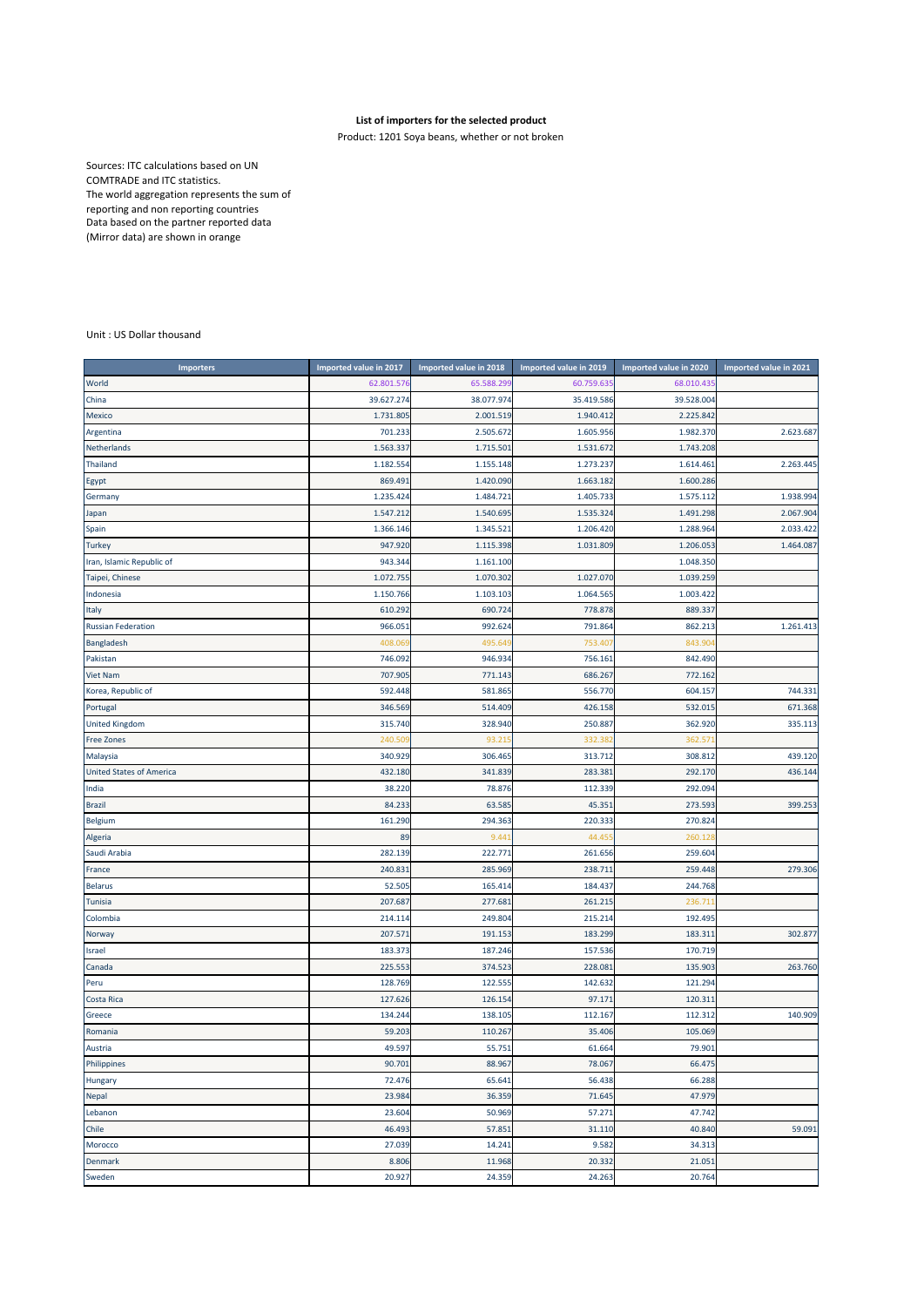| South Africa                          | 10.779      | 3.126          | 4.116          | 20.673 | 30.492 |
|---------------------------------------|-------------|----------------|----------------|--------|--------|
| Poland                                | 64.243      | 48.774         | 32.160         | 20.631 |        |
| Cuba                                  | 50.777      | 50.114         | 31.89          | 18.21  |        |
| Singapore                             | 13.108      | 13.955         | 13.952         | 14.281 |        |
| Hong Kong, China                      | 18.797      | 16.642         | 15.269         | 14.164 | 16.032 |
| Venezuela, Bolivarian Republic of     | 27.81       | 83.00          | 6.70           | 13.48  |        |
| Finland                               | 6.907       | 21.516         | 10.155         | 12.876 |        |
| Panama                                | 13.249      | 14.138         | 14.118         | 12.532 |        |
| Dominican Republic                    | 1.511       | 4.320          | 8.042          | 11.818 |        |
| <b>Czech Republic</b>                 | 9.502       | 10.808         | 12.419         | 10.524 | 12.746 |
| <b>Barbados</b>                       | 10.710      | 11.429         | 10.709         | 10.465 |        |
| Kenya                                 | 1.562       | 373            | 9.646          | 10.140 |        |
| Ukraine                               | 5.780       | 3.854          | 2.942          | 10.129 |        |
| Kazakhstan                            | 1.691       | 2.184          | 17.006         | 9.734  |        |
| <b>British Virgin Islands</b>         | 770         | 4.57           | 10.728         | 9.33   |        |
|                                       |             |                |                | 9.327  |        |
| Myanmar                               | 5.769       | 4.748<br>8.784 | 6.534<br>6.925 | 8.824  |        |
| Zimbabwe                              | 29.527      |                |                |        |        |
| Slovakia                              | 3.886       | 8.357          | 6.676          | 8.631  |        |
| Switzerland                           | 9.831       | 10.947         | 9.052          | 7.573  | 13.215 |
| Paraguay                              | 9.086       | 4.705          | 8.599          | 7.202  | 16.498 |
| Uzbekistan                            | 3.201       | 5.889          | 7.286          | 6.569  |        |
| Croatia                               | 5.797       | 3.498          | 6.635          | 6.385  |        |
| Azerbaijan                            | 8.836       | 10.827         | 10.273         | 5.76   |        |
| Ireland                               | 13.982      | 10.600         | 10.031         | 5.072  | 11.052 |
| Australia                             | 1.314       | 1.456          | 4.186          | 4.865  | 2.951  |
| Jordan                                | 30          | 58             | 449            | 4.444  |        |
| Bosnia and Herzegovina                | 10.985      | 10.663         | 3.589          | 4.049  |        |
| Slovenia                              | 2.828       | 7.023          | 4.673          | 3.939  |        |
| Afghanistan                           | 799         | $\mathbf{0}$   | $\mathbf{0}$   | 3.84   |        |
| Mozambique                            | 1.000       | 477            | 2.201          | 3.138  | 33.543 |
| Bolivia, Plurinational State of       | 5.584       | 1.320          | 2.126          | 2.830  | 2.911  |
| Zambia                                | 13          | 23             | 250            | 2.561  |        |
| Sri Lanka                             | 1.403       |                | 3.748          | 2.440  |        |
| <b>New Zealand</b>                    | 1.76        | 1.786          | 1.88           | 2.308  | 3.129  |
| Uruguay                               | 2.487       | 15.409         | 1.668          | 2.190  |        |
| Rwanda                                | 3.164       | 978            | 4.54           | 1.74   |        |
| Lao People's Democratic Republic      | 61          | 39             | 106            | 1.45   |        |
| Tanzania, United Republic of          | 957         | 1.327          | 2.656          | 1.349  |        |
| Lithuania                             | 932         | 1.712          | 1.069          | 1.265  | 2.394  |
| Gabon                                 | 2.140       | 1.43           | 916            | 1.22   |        |
| Seychelles                            | 104         | 327            | 485            | 1.222  |        |
| Saint Vincent and the Grenadines      | 1.079       | 858            | 1.488          | 1.064  |        |
| Malawi                                | 7.506       | 209            | 273            | 995    |        |
| <b>United Arab Emirates</b>           | 1.028       | 19.821         | 632            | 928    |        |
| Nigeria                               | 852         | 16.362         | 23.394         | 910    |        |
| Montenegro                            | 323         | 1.197          | 382            | 852    |        |
|                                       | 218         |                |                | 849    |        |
| Turkmenistan<br>Guatemala             | 3.732       | 1.62<br>57     | 684<br>21      | 846    |        |
|                                       |             |                |                |        |        |
| Ghana                                 | 340         | 8.582          | 324            | 804    |        |
| Botswana                              | 1.823       | 604            | 3.163          | 707    |        |
| Georgia                               | 2.217       | 917            | 305            | 680    |        |
| Cambodia                              | 189         | 7              | 230            | 668    |        |
| <b>Brunei Darussalam</b>              | 538         | 499            | 612            | 647    |        |
| Syrian Arab Republic                  | 1.411       | 1.05           | 1.749          | 621    |        |
| Bahrain                               | 3.243       | 52             | 18             | 563    |        |
| Macao, China                          |             | 393            | 443            | 543    |        |
| <b>Timor-Leste</b>                    | 316         | 213            | 262            | 522    |        |
| <b>Trinidad and Tobago</b>            | 240         | 282            | 86             | 499    |        |
| Macedonia, North                      | 40          | 24             | 564            | 451    |        |
| <b>British Indian Ocean Territory</b> |             |                |                | 416    |        |
| Angola                                | 3.989       | 345            | 1.525          | 38     |        |
| <b>Bulgaria</b>                       | 2.002       | 299            | 417            | 382    |        |
| Senegal                               | 275         | 238            | 257            | 315    |        |
| Ethiopia                              | 12          | 18             | 12             | 294    |        |
| <b>Togo</b>                           | $\mathbf 0$ | 6              | 92             | 258    | 314    |
| Kuwait                                | 380         | 276            | 395            | 253    |        |
|                                       |             |                |                |        |        |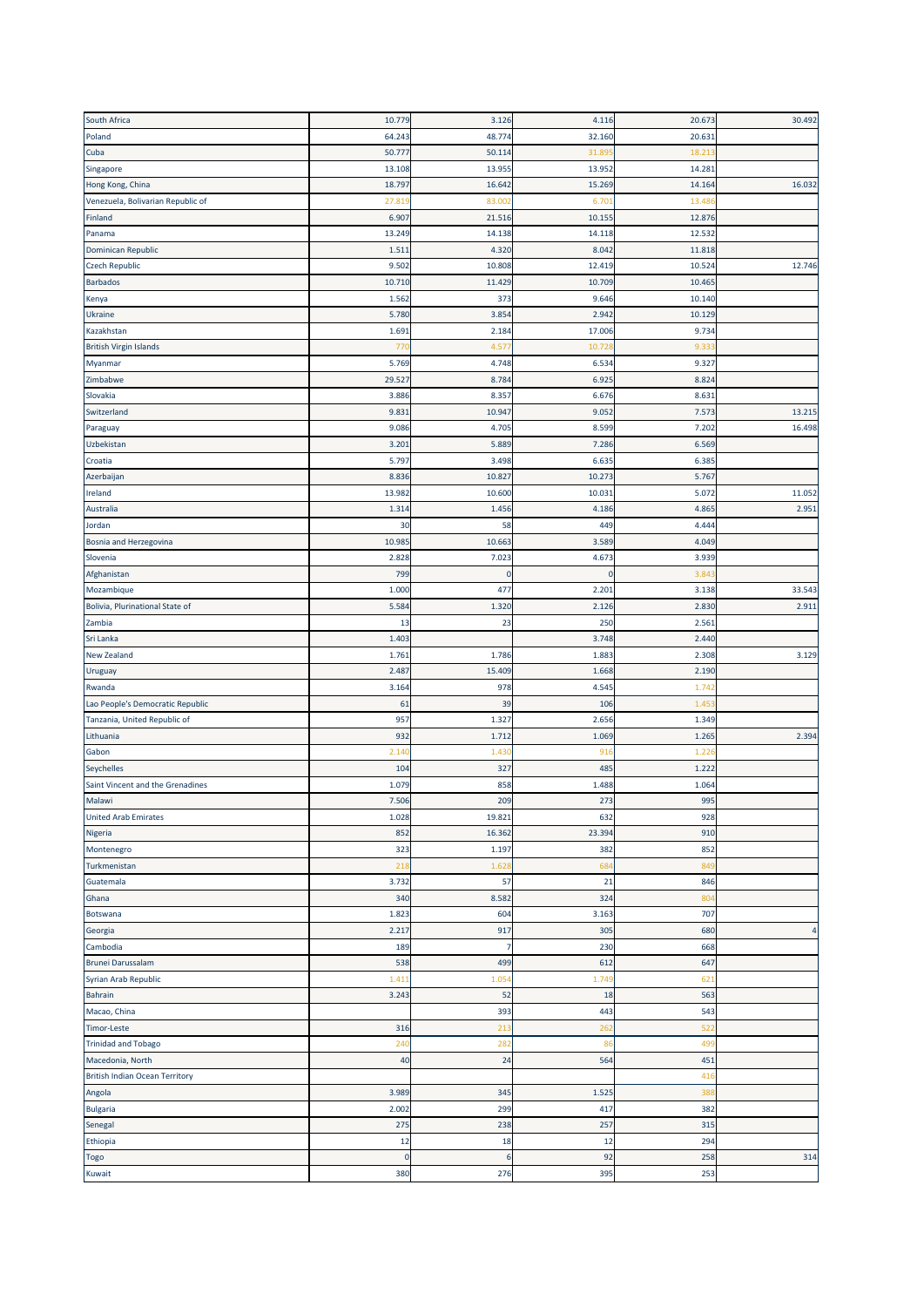| Iraq                                                                                   | 3.338                          | 1.322                   | 342            | 228                     | 223            |
|----------------------------------------------------------------------------------------|--------------------------------|-------------------------|----------------|-------------------------|----------------|
|                                                                                        | 146                            | 27                      | 16             | 208                     |                |
| <b>Burkina Faso</b>                                                                    | -1                             | $\mathbf{1}$            | -1             | 152                     |                |
| Moldova, Republic of                                                                   | 178                            | 221                     | 43             | 151                     |                |
|                                                                                        | 1.243                          | 639                     |                | 141                     |                |
| Nicaragua                                                                              |                                |                         | 1.005          |                         |                |
| Suriname                                                                               | 0                              | 0                       | 0              | 137                     |                |
| Qatar                                                                                  | 2.832                          | 656                     | $\Omega$       | 136                     |                |
| <b>Mauritius</b>                                                                       | 119                            | 158                     | 137            | 125                     |                |
| Serbia                                                                                 | 35.537                         | 7.010                   | 418            | 115                     | 36.879         |
| Luxembourg                                                                             | 299                            | 234                     | 201            | 100                     |                |
| Libya, State of                                                                        | $\overline{0}$                 | 68                      |                | 88                      |                |
| Kyrgyzstan                                                                             | 161                            | 23                      | 34             | 69                      |                |
| Iceland                                                                                | 28                             | 38                      | 53             | 49                      |                |
| Estonia                                                                                | 210                            | 95                      | 21             | 49                      | 69             |
| Armenia                                                                                | 12                             | 196                     | 18             | 48                      |                |
| Madagascar                                                                             | $\mathbf{1}$                   | 9                       | 38             | 43                      | 37             |
|                                                                                        | 29                             | 8                       | 45             | 42                      |                |
| Cyprus                                                                                 |                                |                         |                |                         |                |
| Uganda                                                                                 | 115                            | 7                       | 1.73           | 40                      |                |
| Albania                                                                                | $\mathbf 0$                    | 0                       |                | 39                      |                |
| Liberia                                                                                | 303                            |                         |                | 37                      |                |
| South Sudan                                                                            |                                |                         |                | 34                      |                |
| Tajikistan                                                                             | 282                            | 211                     | 117            | 30                      | $\pmb{0}$      |
| Jamaica                                                                                | 40                             | 44                      | 80             | 29                      |                |
| Papua New Guinea                                                                       | 51                             | 1.10                    | 111            | 28                      |                |
| Congo, Democratic Republic of the                                                      | 5                              | 8                       | 42             | 27                      |                |
| <b>El Salvador</b>                                                                     | 56                             | 18                      | 43             | 25                      |                |
|                                                                                        | $\overline{7}$                 |                         | 3              |                         |                |
| Lesotho                                                                                |                                | 10                      |                | 20                      |                |
| Sudan                                                                                  | $\mathbf{1}$                   | 1                       |                | 20                      |                |
| Ecuador                                                                                | 76                             | 32                      | 116            | 19                      |                |
| Eswatini                                                                               | 6                              | 2                       | 8              | 15                      |                |
| Oman                                                                                   | 82                             | 180                     | 53             | 14                      |                |
| Aruba                                                                                  | 9                              | 12                      | 13             | 12                      |                |
|                                                                                        |                                |                         |                |                         |                |
|                                                                                        | 35                             | 21                      | 13             | 12                      |                |
|                                                                                        |                                |                         |                |                         |                |
|                                                                                        | 25<br>$\overline{\mathcal{L}}$ | 28                      | 34             | 11                      |                |
| French Polynesia<br>Maldives<br>New Caledonia                                          |                                |                         | 18             |                         |                |
| <b>Belize</b>                                                                          | 52                             | 24                      | 72             | 9                       | 14             |
| United States Minor Outlying Islands                                                   | 52                             |                         |                |                         |                |
| Bhutan                                                                                 |                                |                         |                |                         |                |
| Benin                                                                                  | 624                            | 0                       | 36             | 8                       |                |
| Malta                                                                                  | 14                             | 49                      | 65             | 8                       |                |
| Mongolia                                                                               | 33                             | 26                      | 2              | 8                       |                |
| Namibia                                                                                | 13                             | 29                      | 59             | 8                       |                |
| Côte d'Ivoire                                                                          | $\overline{2}$                 | 12                      | 3.876          | 8                       |                |
| Curaçao                                                                                | $\mathbf{1}$                   | $\overline{7}$          | 6              | 7                       |                |
|                                                                                        | 21                             | 3                       | $\mathbf{0}$   | $\overline{7}$          | $\bf 8$        |
| Congo                                                                                  |                                |                         |                |                         |                |
| Faroe Islands                                                                          |                                |                         |                |                         |                |
| Haiti                                                                                  | $\overline{0}$                 |                         |                |                         |                |
|                                                                                        | $\mathbf{1}$                   | $\overline{\mathbf{c}}$ | 4              | 5                       |                |
|                                                                                        | 12                             |                         | 22             |                         |                |
|                                                                                        | $\mathbf 0$                    | 0                       | $\pmb{0}$      | 4                       |                |
|                                                                                        |                                |                         | 10             |                         |                |
|                                                                                        | $\overline{4}$                 | 3                       | 4              | 4                       |                |
| Cabo Verde<br>Ship stores and bunkers<br>Samoa<br>Yemen<br>Saint Lucia<br>Sierra Leone | $\mathbf{1}$                   | $\mathbf 1$             | 25             |                         |                |
|                                                                                        | $\overline{4}$                 | 3                       | $\overline{4}$ | 4                       |                |
|                                                                                        | $\overline{4}$                 | 16                      | 11             | $\overline{4}$          |                |
| Bermuda<br><b>Bahamas</b>                                                              | $\overline{4}$                 | 19                      | -1             |                         |                |
|                                                                                        | $\overline{4}$                 | $\mathbf 1$             |                |                         |                |
| Honduras<br>Greenland                                                                  |                                |                         |                |                         |                |
| Niger                                                                                  | 8                              | $\mathbf 0$             | $\mathbf 0$    | $\overline{\mathbf{3}}$ |                |
| Northern Mariana Islands                                                               | 24                             | 12                      |                |                         |                |
| Fiji                                                                                   | $\overline{\mathbf{2}}$        | 471                     | 3              | $\overline{2}$          |                |
|                                                                                        | 5                              | -1                      |                |                         |                |
| Gibraltar<br>Antigua and Barbuda                                                       | $\mathbf{1}$                   | 3                       | -1             | $\mathbf{1}$            |                |
| Palau                                                                                  | $6\phantom{1}6$                | $\overline{7}$          |                |                         |                |
| Grenada                                                                                | $\mathbf{1}$                   | $\overline{2}$          | 5              | $\mathbf{1}$            |                |
| Guyana                                                                                 | $\mathbf 0$                    | $\mathbf 2$             | $\mathbf{0}$   | $\mathbf{1}$            | $\overline{2}$ |